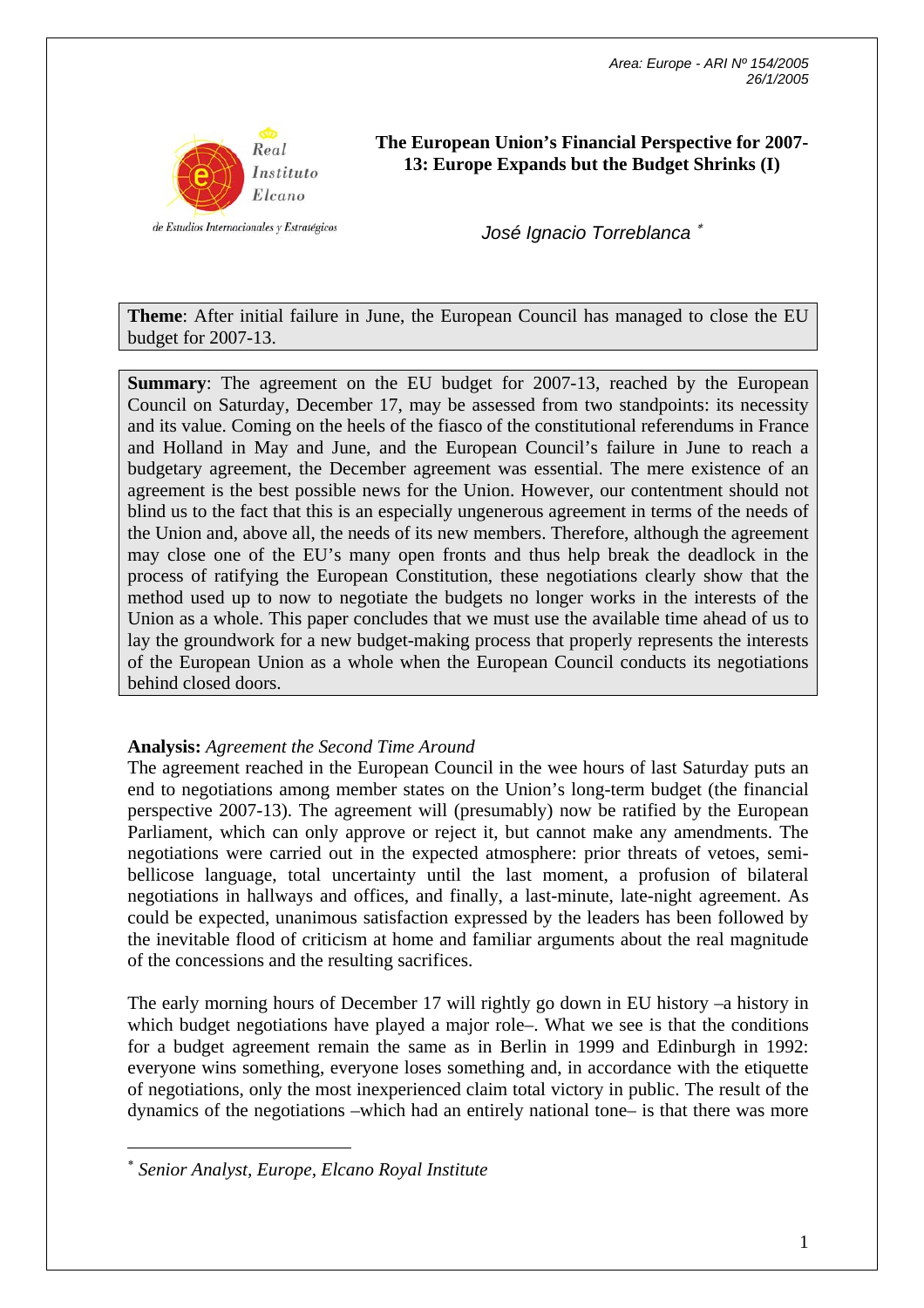discussion of what is at stake for member states than what is at stake for the European Union as a whole. It is therefore useful to consider the agreement in European terms before going on to assess it in national terms, which will be done specifically in a separate analysis: *The European Union's Financial Perspective for 2007-13: A Good Agreement for Spain (II).*

## *Ye Shall Know them by their Budgets*

The EU took in ten new members in May 2004, which made it necessary to find additional funds in the 2004-06 budgets to finance the enlargement. However, the financial perspective for 2007-13 is the first one designed by the 25-member Union. For sceptics who disbelieve political rhetoric and maintain that the only true measure of the intentions and goals of a political body are its budgets, the enlarged 25-member EU, in which we will live until 2017, has set its spending at 862 billion euros.

As usual, two main items on the European budget are direct subsidies to farmers, which will take approximately 34.5% of the budget (293 billion euros), and spending on structural and cohesion policies, which will absorb another 35.2% (299 billion euros). The rest of the budget will be used to support the rural and fishing sectors (77.7 billion euros); foment growth, employment and innovation, in accordance with the Lisbon Agenda (72 billion euros); maintain the EU's presence in the world (50.3 billion euros); and finance citizenship, freedom, security and justice policies (10.3 billion euros). Meanwhile, the much reviled bureaucracy in Brussels will consume 50.3 billion euros over seven years (only 5.8% of the budget).

This is, therefore, a budget that continues the trend that began in 1992 with agricultural policy reform and which became firmly entrenched in 2002 with the decision to undertake annual reductions in agricultural spending through nominal stabilization (see Elcano Royal Institute, ARI nr 132/2002, *Las claves de un acuerdo sorpresa*, at *http://www.realinstitutoelcano.org/analisis/132.asp*). It is a way of progressively reducing price-related interventions in the agricultural market and strengthening the social component of the Common Agricultural Policy (CAP) by increasing direct subsidies to farmers (not linked to production) and by increasing rural development funds.

This is clearly a move towards an agricultural model that is more compatible with EU development policy, more in accord with EU commitments within the World Trade Organization (WTO) framework and with the Union's own environmental policy, and less onerous for European consumers. Many feel that headway is being made too slowly. However, in contrast to frequent criticism that the European budget allocates too much money to agriculture (and too little, for example, to innovation), it must be kept in mind that since this is a continent-wide policy, European agricultural spending accounts for *all* agricultural spending in the EU. In other words, member states are free to spend as much money as they want on research and development through their national budgets, but not on agriculture, where there is no possibility of national co-financing.

At the same time, the new budget reflects the growing importance of structural and cohesion policies, especially since the latest EU enlargement, as well as the Union's new priorities in: research, development and innovation (R&D and innovation); foreign policy and security and freedom; security and justice. However, if any criticism can be made of the coherency of the British presidency, it must surely focus on the deep cuts in EU funding to improve European competitiveness (Lisbon Agenda): of the 121 billion euros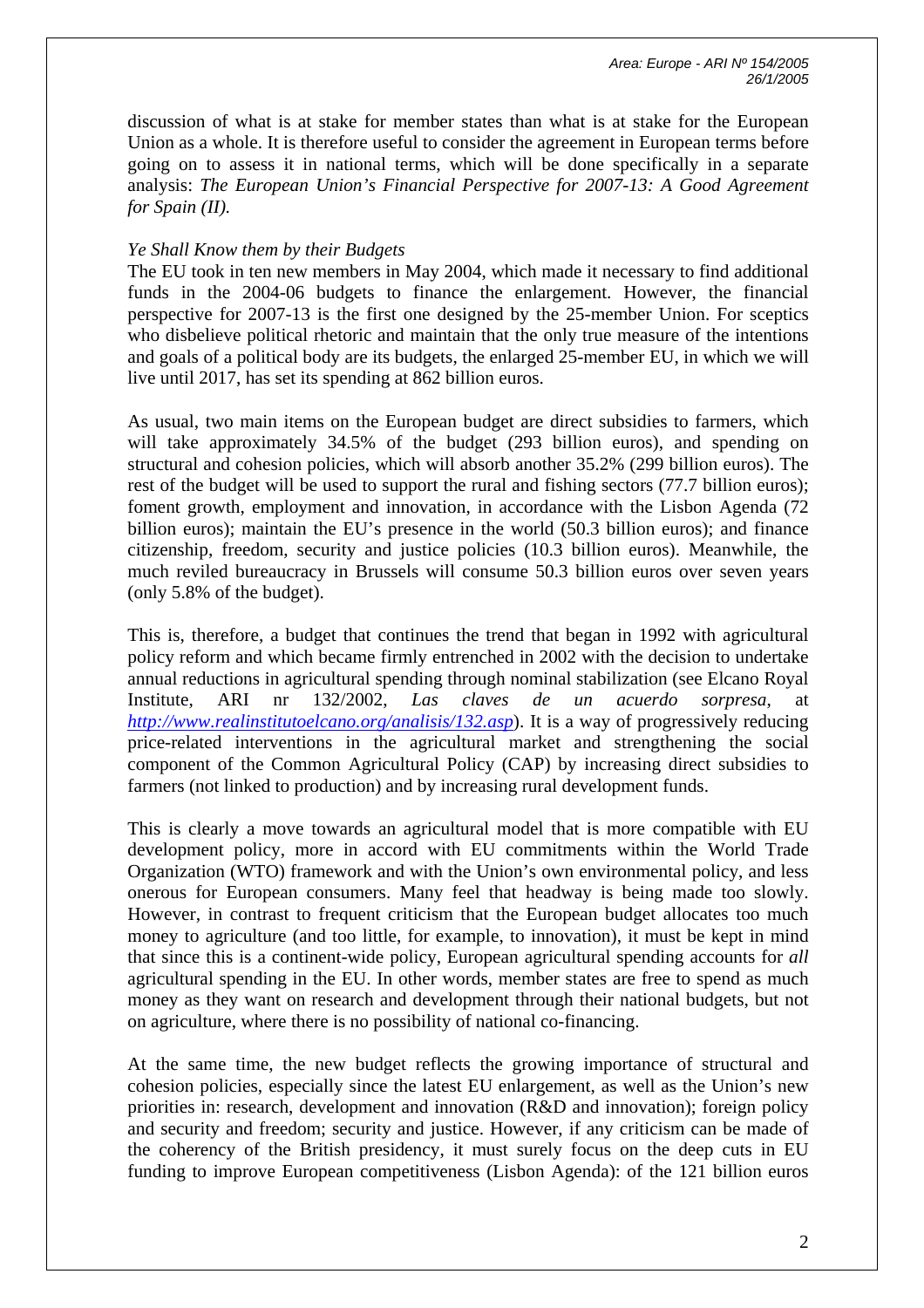*Area: Europe - ARI Nº 154/2005 26/1/2005* 

requested by the European Commission, only 72 billion was finally approved at the request of the presidency (proving that member states continue to prefer the national framework for R&D and innovation investment). These very significant cuts stand in sharp contrast to Primer Minister Blair's rhetoric, both in his speech to the European Parliament in June and at the October *Hampton Court* summit, which was entirely devoted to improving the competitiveness of the European economy in the context of economic globalisation. Likewise, the presidency's planned cuts in EU foreign policy spending are questionable, since the Union's development and neighbourhood policies are certain to require additional resources until 2013.

## *The Size of Europe*

From the European perspective, the size of the budget is what matters most. The enlargement in 2004 brought in ten new members, all with extraordinary financing needs in terms of structural and cohesion policy. Enlargement to Romania and Bulgaria will also soon be upon us, so that in less than five years the European Union will have increased its population by more than one hundred million people –the immense majority of whom (practically 90% of the citizens of the new member states) will be living in regions with income levels not only far below the community average, but also below the threshold of 75% of this average which qualifies a region to receive structural funds–.

In the enlarged Union, the income gap will widen dramatically: while the ten richest regions in the EU will have an average income equivalent to 189% of the community average (EU-25 = 100), the income of the ten poorest regions will stand at 36%. The Union will have added millions of new farmers and thousands of new kilometres of external borders, while nearly doubling the number of member states. However, this huge task is being undertaken with the same financial resources as those available to the EU in 1985, before Spain and Portugal joined.

| -- - - -<br>€mn            | <b>European</b><br><b>Commissio</b> | <b>European</b><br><b>Parliament</b> | Luxembourgi<br>an Presidency | <b>British</b><br><b>Presidency</b> | <b>Final</b><br>Agreement |
|----------------------------|-------------------------------------|--------------------------------------|------------------------------|-------------------------------------|---------------------------|
|                            | n                                   | June                                 | June                         | <b>December</b>                     | December 17               |
|                            | January                             | 2004                                 | 2005                         | 2005                                | 2005                      |
|                            | 2004                                |                                      |                              |                                     |                           |
| Sustainable growth         | 457,995                             | 446,930                              | 381,604                      | 368,910                             | 380,129                   |
| Competitiveness            | 121,687                             | 110,600                              | 72.010                       | 72,010                              | 72,010                    |
| Cohesion                   | 336,308                             | 336,330                              | 309.594                      | 296,900                             | 308,119                   |
| Management of natural      | 400.294                             | 392,306                              | 377,800                      | 367,464                             | 370,854                   |
| resources                  |                                     |                                      |                              |                                     |                           |
| Direct subsidies           | 301,074                             | 293,105                              | 295,105                      | 293,105                             | 293,105                   |
| Citizenship                | 14,724                              | 16,053                               | 11,000                       | 10,270                              | 10,270                    |
| Security, justice          | 9,210                               | 9.321                                | 6,630                        | 6,630                               | 6,630                     |
| Citizenship                | 5,514                               | 6,732                                | 4.370                        | 3,640                               | 3,640                     |
| Europe in the world        | 62,770                              | 63,983                               | 50,010                       | 50,010                              | 50,010                    |
| Administration             | 57,670                              | 54,765                               | 50,300                       | 49,300                              | 50,300                    |
| Equalization               | 800                                 | 800                                  | 800                          | 800                                 | 800                       |
| Total                      | 994,253                             | 974,837                              | 871,514                      | 846,754                             | 862,363                   |
| Commitment ceiling (% GNI) | 1.24                                | 1.18                                 | 1.06                         | 1.03                                | 1.045                     |

#### **Table 1. A Dwindling Budget**

Source: European Commission and British presidency. Data on appropriations for commitments (€ million).

Despite having available up to 1.27% of community GNI, the 2005 budget, recently approved by the European Parliament, sets the Union's projected spending at 1.01% of GNI (in appropriations for payments). In practice, since a part of the budget is not spent in the end, due to difficulties with planning and implementation, real budget expenditures for 2006 will likely be below 1% (as was already the case in 2004, when it ended up at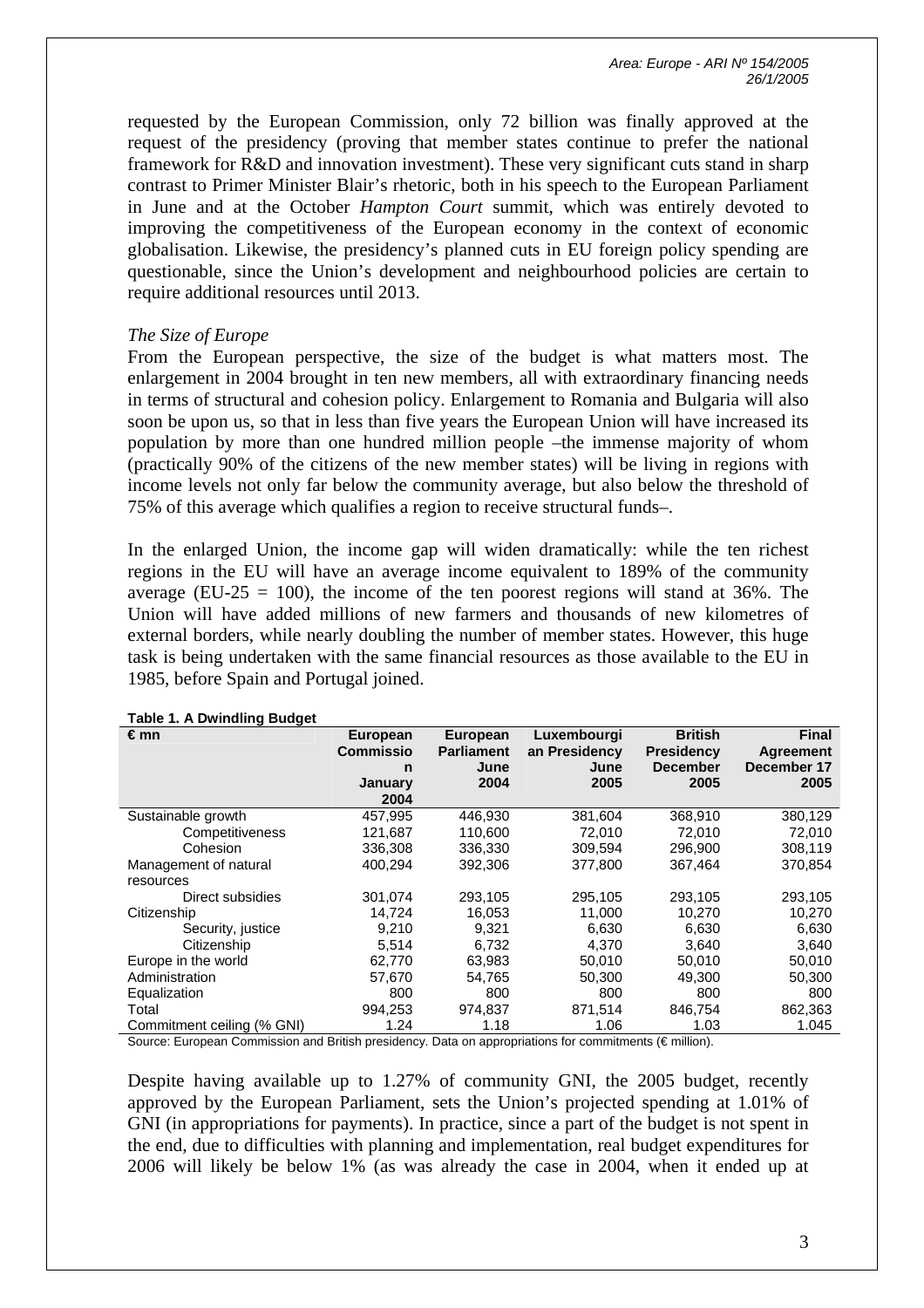0.98%). By comparison, in 1985, immediately before Spain and Portugal joined, EU spending stood at 0.92%.

For 2007-13, this situation is now consolidated, since the commitment ceiling is 862 billion euros (1.045%), while the Commission had proposed a ceiling of 994 billion (1.24%). In short, 131 billion euros have been *saved*. This is highly paradoxical: the 25 member EU plans to maintain a spending ceiling similar to the one established for the 10 member Union. European leaders are obviously satisfied with this, as the chart distributed by the British presidency on December 5 proves (Graph shown below). The British proposal is indeed characterised by its austerity.



# **Graph 1. More Europe with Less Money**

# *The Reason for the Cuts*

There are two reasons for this budgetary minimalism: one reasonably acceptable, the other unjustifiable. The first one has to do with the poor economic situation in some of the countries that contribute most to the budget, especially France and Germany. With economies on the verge of recession for several years, and under constant pressure from the Commission to keep the budget deficit below 3% (in order to abide by the Stability and Growth Pact), it is perfectly understandable that many countries want to reduce their contributions to the European budget as a way of reducing national budgetary imbalances. However, the need for financial discipline, though understandable, has led to a focus on the European budget that is overly focused on contributions, even at the cost of sacrificing budgetary rebates which, under other conditions, would not be so lightly overlooked. This has revealed a triumph of the logic used by the typical finance minister: European budgets mean only expenditures, but never direct income (since the beneficiaries are farmers, workers, universities and others in each country). This makes finance ministers reluctant to consider any new contributions, regardless of the benefits to their own countries.

The second source of cuts has to do with the widespread idea of 'net balance', which is entirely unjustifiable in terms both of fairness and practicality. The net balance focus means measuring the costs and benefits of EU membership for each member state, in terms of the size and sign (positive or negative) of its budgetary balance with the Union –as if all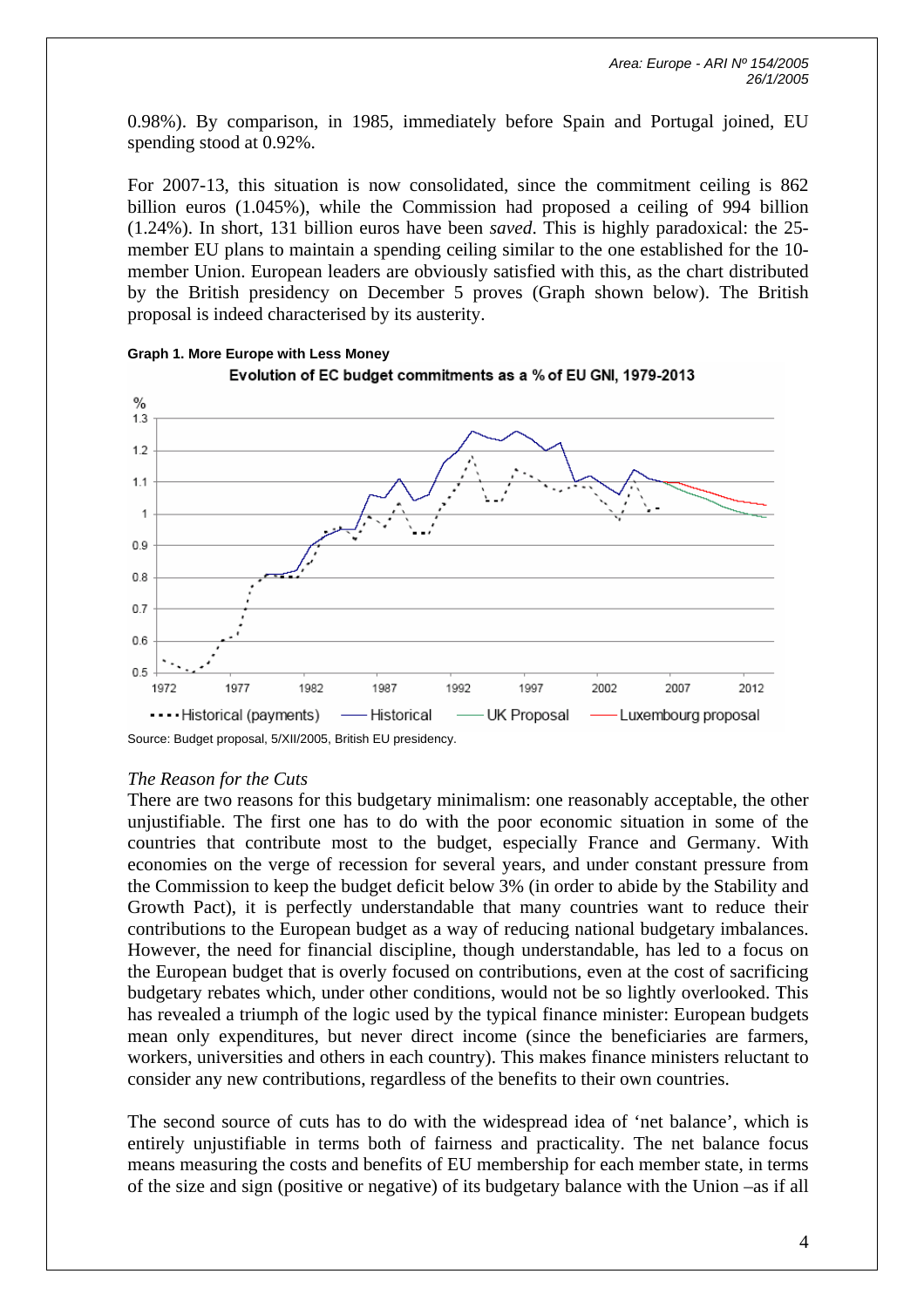the costs and benefits of EU membership could be expressed in a budget–. It also means ignoring European citizens, who ultimately finance the European budget through their taxes, and who should reap its benefits.

This focus on net balances –which has spread like wildfire since Britain managed in 1984 to receive a rebate for two thirds of its contribution to the EU budget– has been extremely harmful to the Union as a whole, since it has undermined the legitimacy of European spending in the eyes of citizens in the most prosperous countries by appearing to validate the incredible assertion that EU membership is costly. Hiding the fact that contributions to the EU budget are strictly equitable (since payment is made based on the size of the economy), the so-called 'net contributors' (Germany, Britain, France, Holland, Austria and Sweden) have been cooperating since December 2003 to reduce the EU's total spending and even generalize the British rebate mechanism to the rest of the member states (see the 'Letter of the Six', December 15, 2003, proposing a 1% spending ceiling, and the irritated response from the president of the Commission, Romano Prodi, Commission IP/03/1731).

## *How the Deadlock was Broken*

In line with this philosophy, Germany (which makes very large contributions to the EU budget) has not sought an agreement on how to allocate funds for 2007-13, but rather has set out first of all to impose a low spending ceiling for the entire period, with the idea of later becoming more flexible. However, the December 16-17 negotiations showed that a spending ceiling as low as the one proposed by the British presidency (1.03%) causes such great conflict over distribution that no agreement is possible.

The eleventh-hour proposal by German Chancellor Angela Merkel to raise the spending ceiling to 1.045% was one of the keys to breaking the deadlock in the negotiations. The new ceiling put an additional 13.06 billion euros on the table to reach agreements and consensus (on December 14, the British presidency had raised the previous December 5 ceiling to 849 billion euros). Since contributions in the EU are proportional to the size of each country's economy, Germany will have to add approximately one fifth of that amount to its own contribution. Merkel's proposal is therefore a courageous one and reflects both great leadership and great self-confidence on the domestic front, since criticism was to be expected. It also shows that there is considerable truth to the idea that 'Europe is when everyone agrees and Germany pays'.

Britain provided the other important key to breaking the deadlock in the financial perspective. It was Tony Blair who finally gave in and accepted that his country would chip in its full part to finance the costs of enlargement. Blair has given up his demand for a radical overhaul of the CAP and has settled for exempting Britain from the Union's agricultural spending in new member countries. However, Britain will naturally have to contribute its share to the EU's enormous spending on cohesion in these countries over the next several years. This is earning him great criticism in Britain, which shows –as in Merkel's case– that leadership does not consist of imposing sacrifices on others, but in taking them on oneself. In this case, Britain will have to contribute an amount similar to that promised on Germany's behalf –approximately an additional 2.5 billion euros–. In the end, the British rebate will continue to exist, but it will not automatically grow in proportion to EU spending. Therefore, although Britain will continue to receive a rebate of two thirds of its net contribution to the community budget, this will not include the spending on cohesion that the Union will carry out in the new member countries.